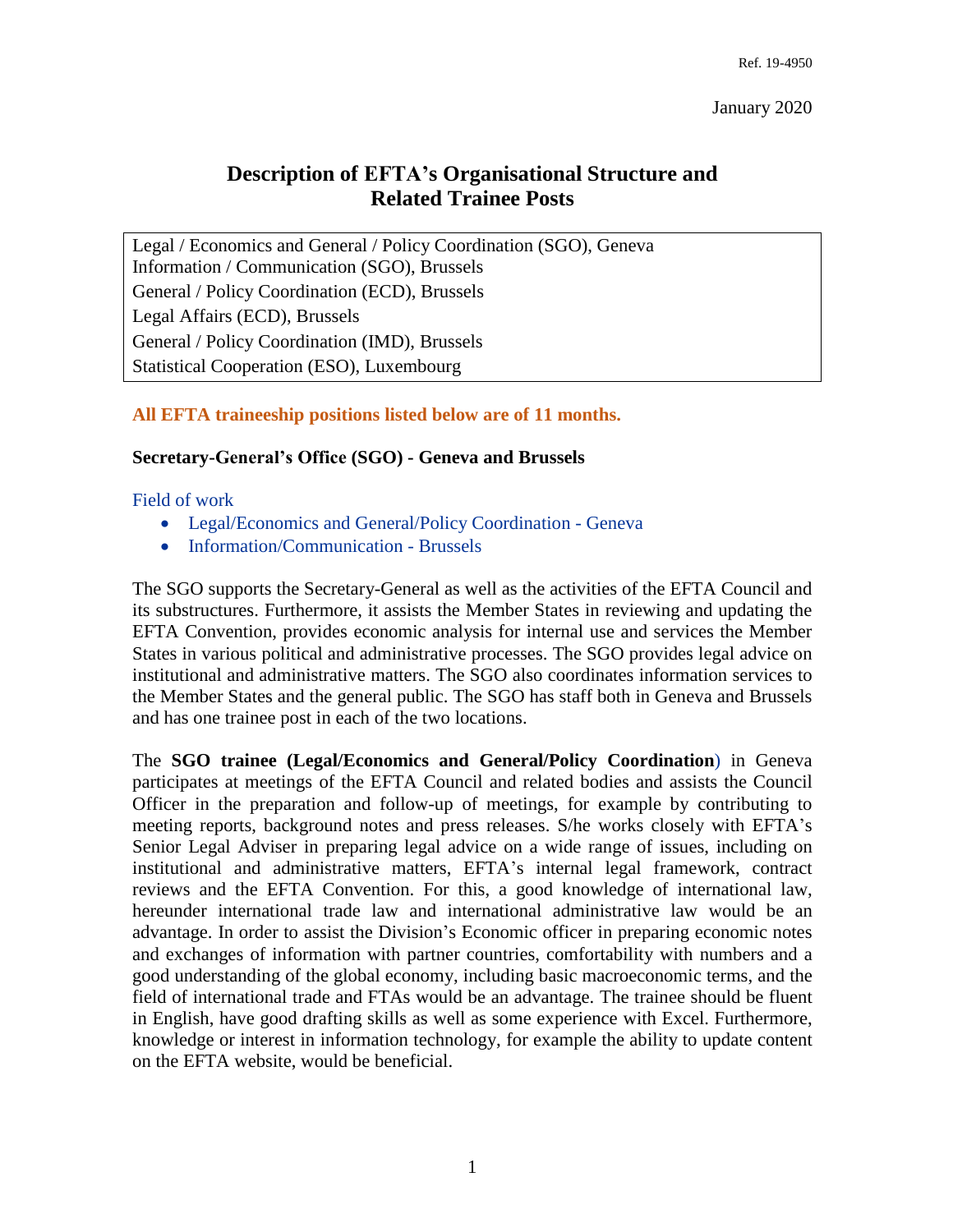The **SGO trainee (Information/Communication)** in Brussels works with the Senior Information Officer and the Information Coordinator and has the opportunity to have an impact on the services of the EFTA Secretariat in information and communication. S/he writes press reviews (three times a week) and participates in editing, publishing and updating content on EFTA's website and intranet, as well as managing social media channels. In addition, s/he is involved in various information and communication projects, editorial work on EFTA's publications and the monthly electronic Newsletter, and assists with presentations to visitor groups on the role of EFTA and the EEA Agreement. For this, fluency in English is necessary and a good understanding of the EU institutions is a clear advantage. The information trainee should also be acquainted with the use of Content Management Systems. Knowledge of, or an interest in webmaster tools, photography and photo/video editing would also be advantageous.

## **EEA Coordination Division (ECD) - Brussels**

#### Field of work

- General / Policy Coordination
- Legal Affairs

The ECD is responsible for the management and coordination of general EEA related work, which consists of organising the meetings of the EEA Council, the Standing and Joint Committees, Subcommittee V on legal and institutional issues, the Parliamentary and Consultative Committees and the EEA EFTA Forum of Local and Regional Authorities by drafting chairmanship programmes, reports, speaking notes, minutes, etc. Moreover, the ECD is in charge of legal and institutional issues, policy analysis and of the management of official documents.

The ECD has **two trainees (General/Policy Coordination and Legal Affairs)**, which assist in the preparation and follow-up of the meetings of the different committees by drafting reports, speaking notes and minutes, and in the organisation of the biannual EEA seminar, assist the legal officers in their work by drafting legal memoranda and carry out specific research on substantive issues related to the EEA. The legal trainee provides support to the EEA Legal Team and Subcommittee V. The general trainee assists with the preparation and organisation of the EEA Council, the Standing and Joint Committees and the Advisory Bodies.

## <span id="page-1-0"></span>**Internal Market Division (IMD) - Brussels**

## Field of work

• General / Policy Coordination

The IMD is responsible for giving support and assistance to the EFTA States in their work related to the incorporation of EU legislative acts into the EEA Agreement. The IMD